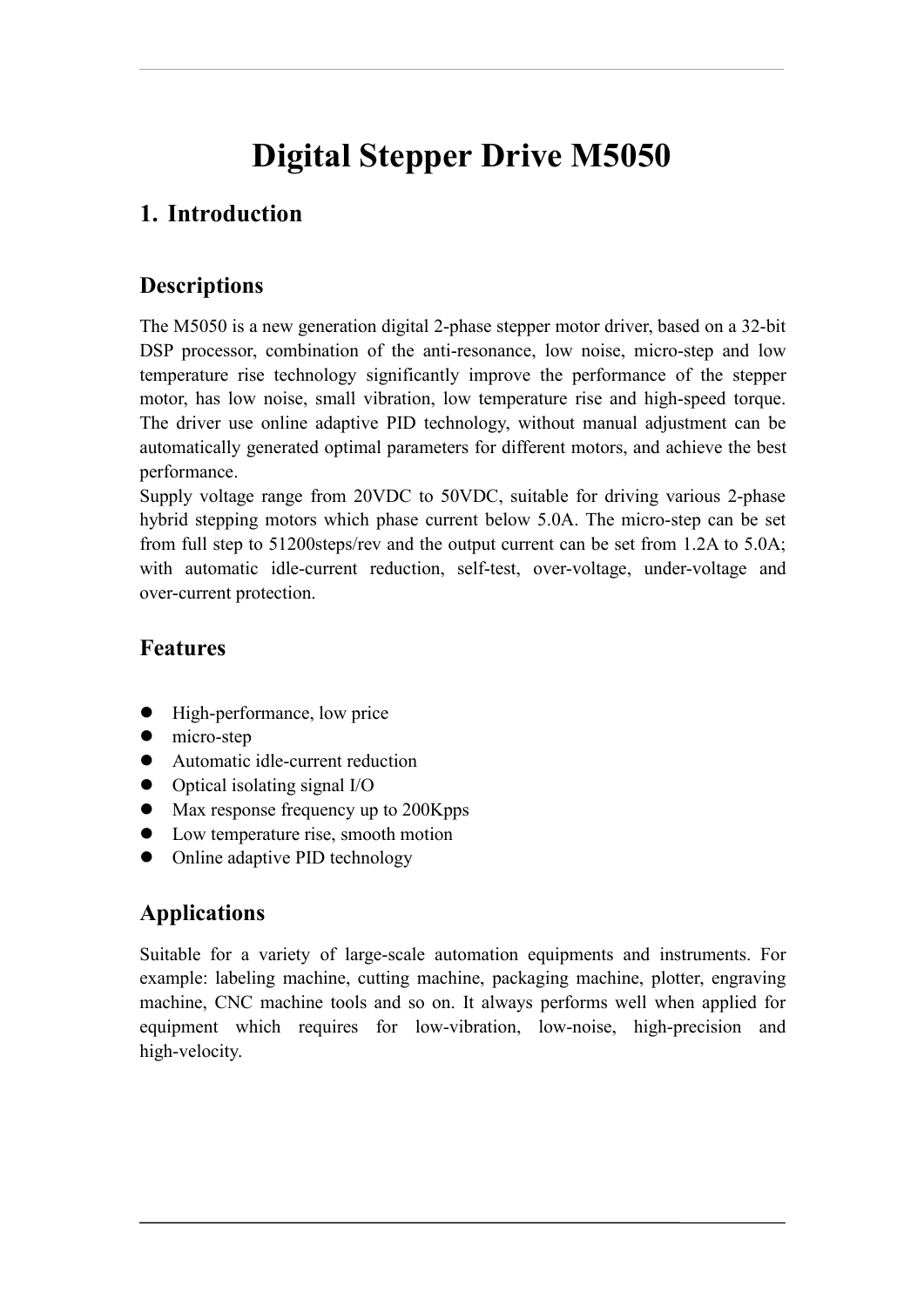#### **Electrical Specifications**

| Parameter         | Min              | Typical                  | Max | Unit       |
|-------------------|------------------|--------------------------|-----|------------|
| Input Voltage(DC) | 20               | $\overline{\phantom{a}}$ | 50  | <b>VDC</b> |
| Output current    | 0                | ۰                        | 5.0 | A          |
| Pulse Signal      | $\boldsymbol{0}$ | $\overline{\phantom{0}}$ | 200 | <b>KHZ</b> |
| Frequency         |                  |                          |     |            |
| Input Signal      | 7                | 10                       | 16  | mA         |
| Current           |                  |                          |     |            |

# **2.Current and micro-step Setting**

#### **Current setting**

| Peak    | <b>RMS</b> | SW1 | SW <sub>2</sub> | SW <sub>3</sub> |
|---------|------------|-----|-----------------|-----------------|
| Default |            | off | off             | off             |
| 1.2A    | 0.85A      | on  | on              | on              |
| 1.75A   | 1.25A      | off | on              | on              |
| 2.29A   | 1.63A      | on  | off             | on              |
| 2.84A   | 2.03A      | off | off             | on              |
| 3.41A   | 2.44A      | on  | on              | off             |
| 3.97A   | 2.83A      | off | on              | off             |
| 4.51A   | 3.23A      | on  | off             | off             |
| 5.04A   | 3.60A      | off | off             | off             |

#### **Standstill Current Setting**

SW4 is used for standstill current setting. OFF means that the standstill current is half of the dynamic current; and ON means that standstill current is the same as the selected dynamic current. Usually the SW4 is set to OFF, in order to reduce the heat of the motor and driver.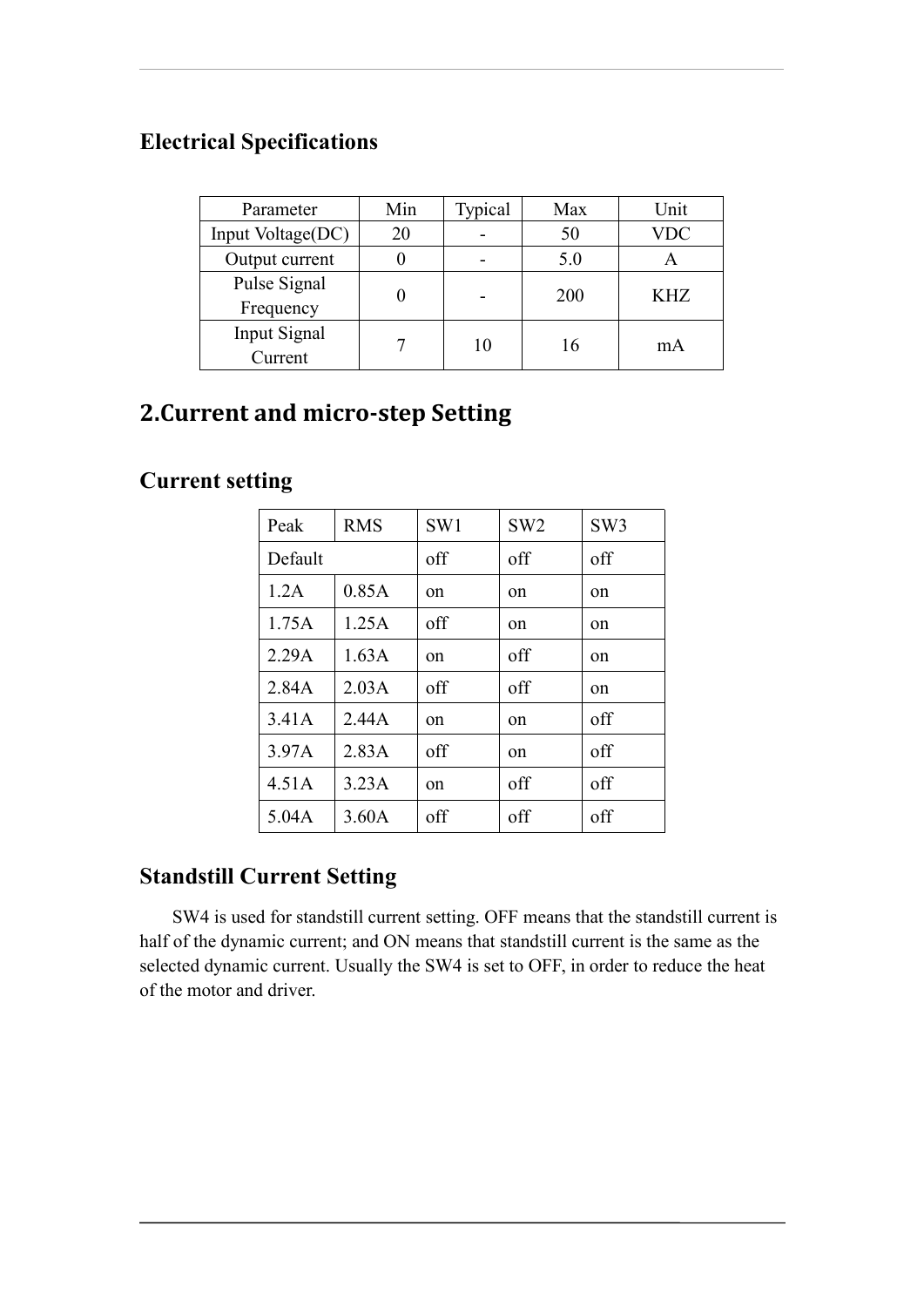# **Micro-step Setting**

| Step/rev | SW <sub>5</sub> | SW <sub>6</sub> | SW7 | SW <sub>8</sub> |
|----------|-----------------|-----------------|-----|-----------------|
| 400      | off             | on              | on  | on              |
| 800      | on              | off             | on  | on              |
| 1600     | off             | off             | on  | on              |
| 3200     | on              | on              | off | on              |
| 6400     | off             | on              | off | on              |
| 12800    | on              | off             | off | on              |
| 25600    | off             | off             | off | on              |
| 1000     | on              | on              | on  | off             |
| 2000     | off             | on              | on  | off             |
| 4000     | on              | off             | on  | off             |
| 5000     | off             | off             | on  | off             |
| 8000     | on              | on              | off | off             |
| 10000    | off             | on              | off | off             |
| 20000    | on              | off             | off | off             |
| 25000    | off             | off             | off | off             |

# **3. Connectors and Pin Assignment**

# **Control signal Connector**

|        | Control Signal connector                                  |
|--------|-----------------------------------------------------------|
| Name   | Description                                               |
| $PUL+$ | Pulse signal positive                                     |
| PUL-   | Pulse signal negative                                     |
| $DIR+$ | Direction signal positive                                 |
| DIR-   | Direction signal negative                                 |
| $ENA+$ | Enable signal positive, usually left unconnected (enable) |
| ENA-   | Enable signal negative, usually left unconnected (enable) |

#### **Power and Motor Connector**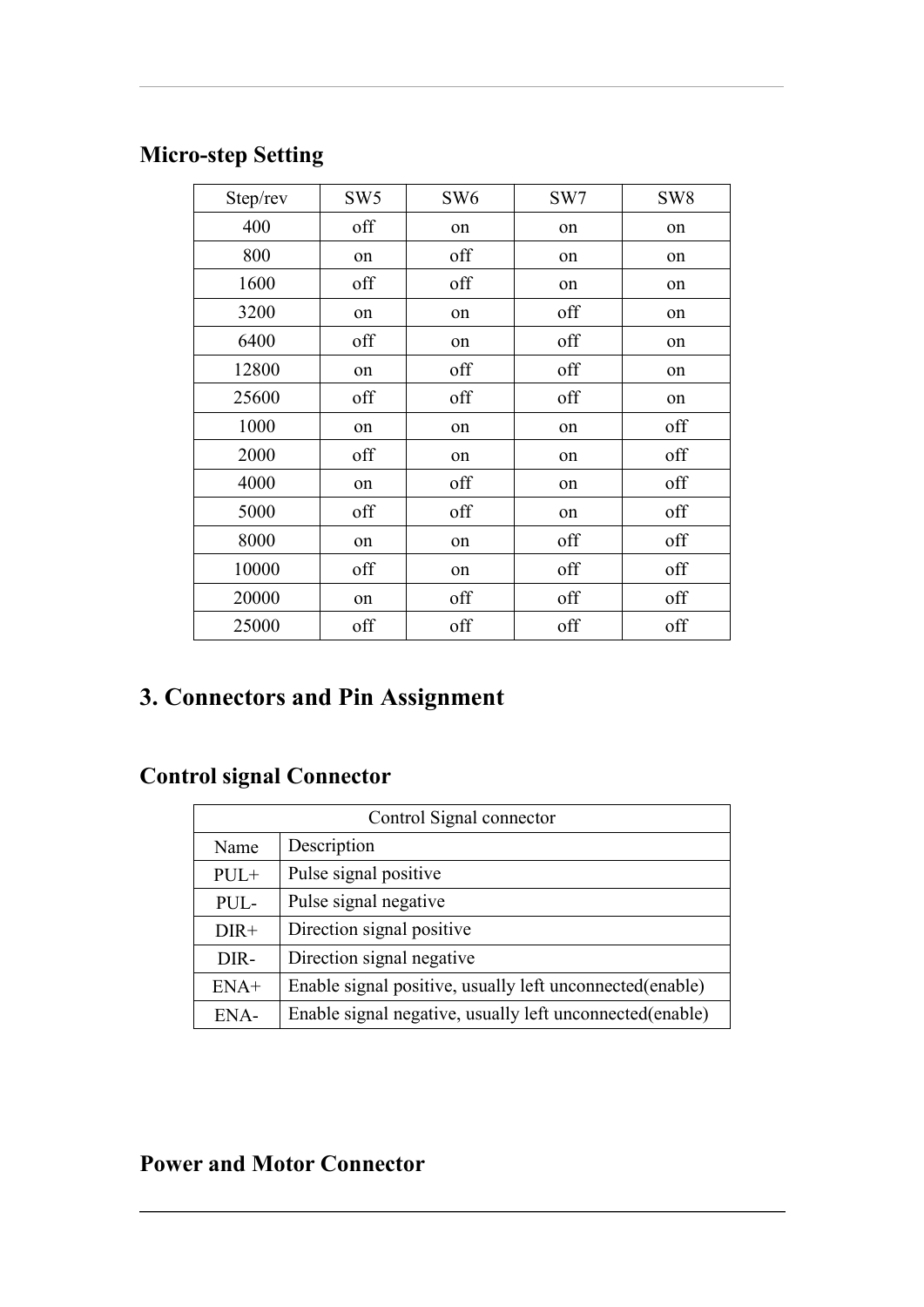| <b>GND</b> | Power Ground                            |  |  |
|------------|-----------------------------------------|--|--|
| $+VDC$     | Power supply, $+20 \rightarrow +50$ VDC |  |  |
| $A+$       |                                         |  |  |
| $A-$       | Motor phase A                           |  |  |
| $B+$       | Motor phase B                           |  |  |
| B-         |                                         |  |  |

#### **Control Signal Connector Interface**



Figure1: Common-Cathode



Figure2: Common-Anode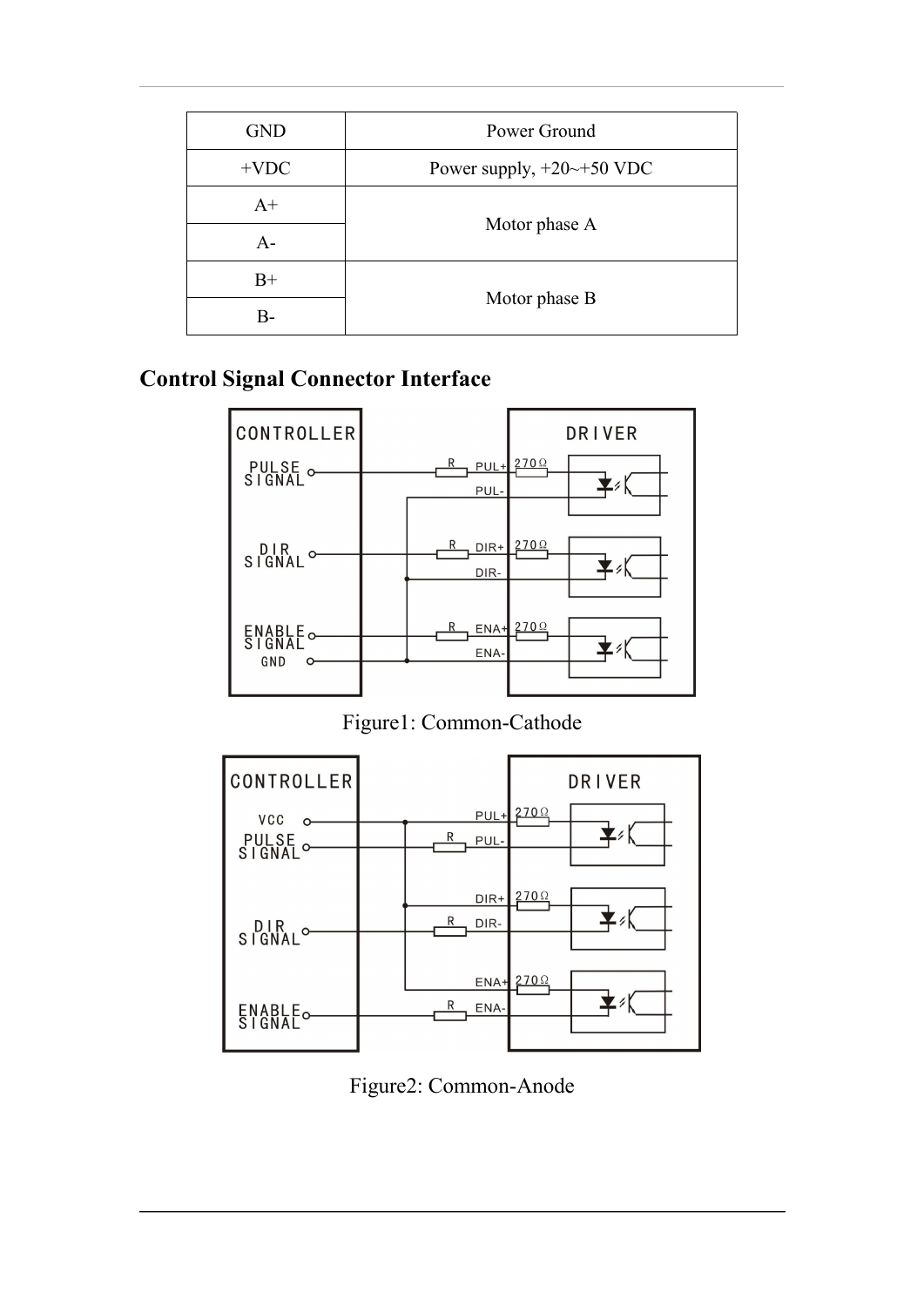

Figure 3: Typical connection

| <b>VCC</b> |              |
|------------|--------------|
| 5V         |              |
| 12V        | $680\Omega$  |
| 24V        | $1.8K\Omega$ |

Table1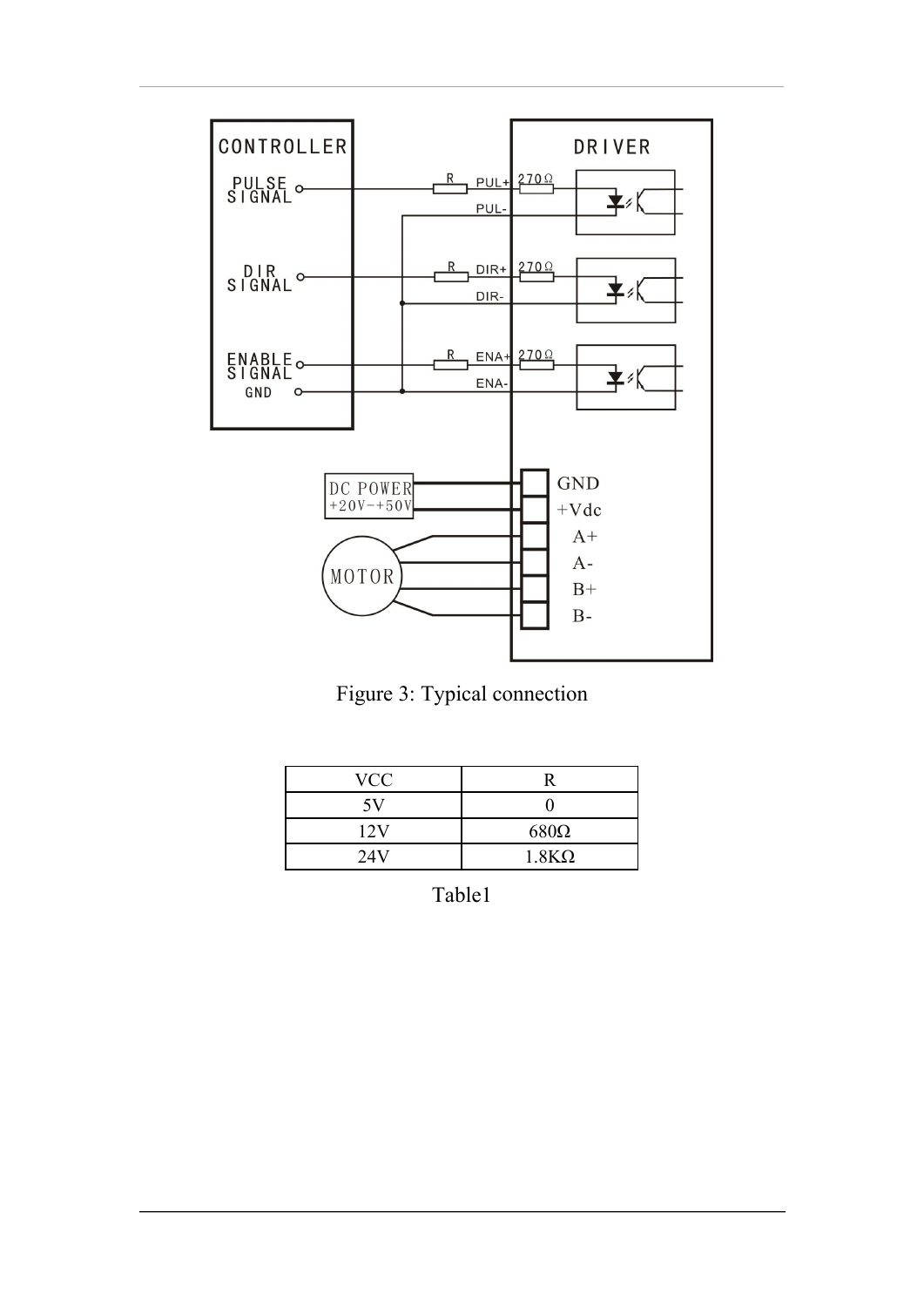# **4. Problems and Solutions**

| problems                      | <b>Possible cause</b>                    | solutions                                        |  |
|-------------------------------|------------------------------------------|--------------------------------------------------|--|
|                               | No power supply                          | Check the power supply                           |  |
| Motor is not                  | No control signal                        | Check the control signal                         |  |
| rotating                      |                                          | Don't connected the enable                       |  |
|                               | The driver is disabled                   | signal or enable the driver                      |  |
|                               | Supply voltage is too high or<br>too low | Check the supply voltage                         |  |
| <b>ALM</b> lights             | Motor line short-circuit                 | Check motor lines eliminate the<br>short-circuit |  |
|                               | Motor line wrong connect                 | Check the motor wiring                           |  |
|                               | Motor or drive failure                   | Replace the motor or drive                       |  |
| Motor rotates in<br>the wrong | Motor phases connected in<br>reverse     | Reverse the phases line                          |  |
| direction                     | Motor line break                         | Change the phases are connected                  |  |
| Inaccurate                    | The Micro steps set<br>incorrectly.      | Set the correct segments                         |  |
| <b>Position</b>               | The motor load is too heavy.             | Increasing the current                           |  |
|                               | Control signal is interfered             | Eliminate interference                           |  |
|                               | Power supply voltage too<br>low          | Increasing the supply voltage                    |  |
| <b>Motor Stalled</b>          | Accelerating time is too<br>short.       | Extend the acceleration time                     |  |
|                               | Current setting is too small             | Increasing the current                           |  |
|                               | Motor torque is too small                | Replace the motor                                |  |